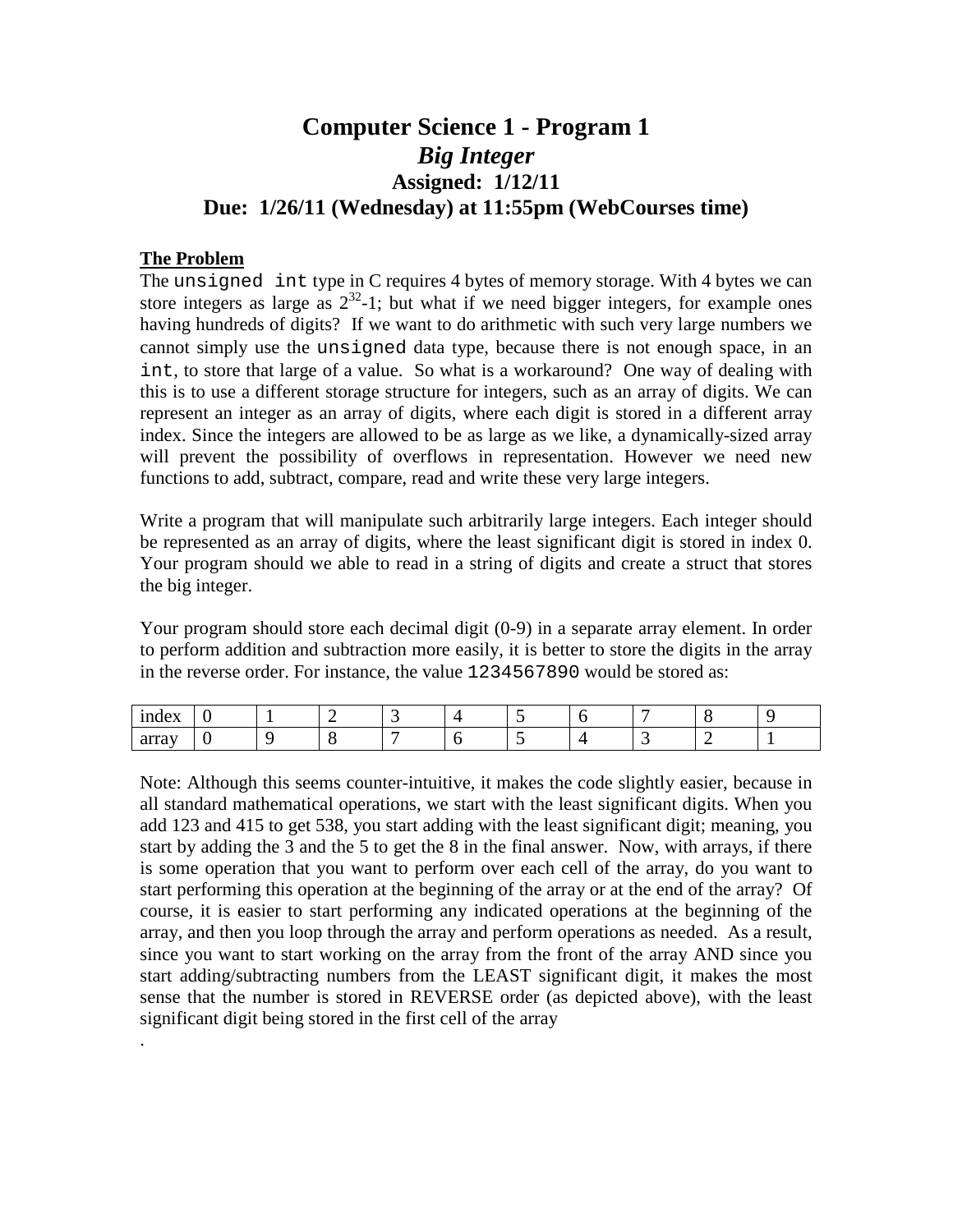Your program should include the following functions:

- a function that will convert a string to a struct integer
- a function that will print an integer
- a function that will add two integers and return the result
- a function that compares two integers and returns -1 if the first is less than the second, 0 if they are equal, and 1 if the first is greater than the second
- a function that will subtract one integer from the other and return the result. Since you'll be dealing with positive integers only, the result should be a positive number. To ensure that the result is integer you should subtract the smaller number from the larger one. If they are equal, 0 should be returned

# **Input/Output Specification**

**Instead of getting input from the user, you read in input from a file, "bigint.txt".** The name MUST BE "bigint.txt". Have this AUTOMATED. Do not ask the user to enter "bigint.txt". You should read in this automatically. (This will expedite the grading process.)

The input file format is as follows:

The first line will contain a single positive integer, *n*, representing the number of operations to carry out. The next *n* lines will contain one problem each. Each line will have three integers separated by white space. The first integer on each of these lines is guaranteed to either be 1 or 2, indicating addition and subtraction, respectively. The next two integers on the line will be the two operands for the problem. You may assume that these two integers are non-negative, are written with no leading zeros (unless the number itself is 0) and that the number of digits in either of the numbers will never exceed 200. (Note: Thus, the answer of the operation will never exceed 201 digits.)

**\*\*\*NOTE\*\*\*: You should generate your output to a FILE that you will call "out.txt".** In particular, you should generate one line of output per each input case. Your output should fit one of the two following formats:

 $X + Y = Z$  $X - Y = Z$ 

corresponding to which option was chosen. For the first option, always print the first operand first. For the second option, always print the larger of the two operands first. If the two operands are equal, the same number is printed both times.

#### **\*\*\*WARNING\*\*\***

Your program MUST adhere to this EXACT format (spacing capitalization, use of dollar signs, periods, punctuation, etc). The graders will use very large input files, resulting in very large output files. As such, the graders will use text comparison programs to compare your output to the correct output. If, for example, you have two spaces between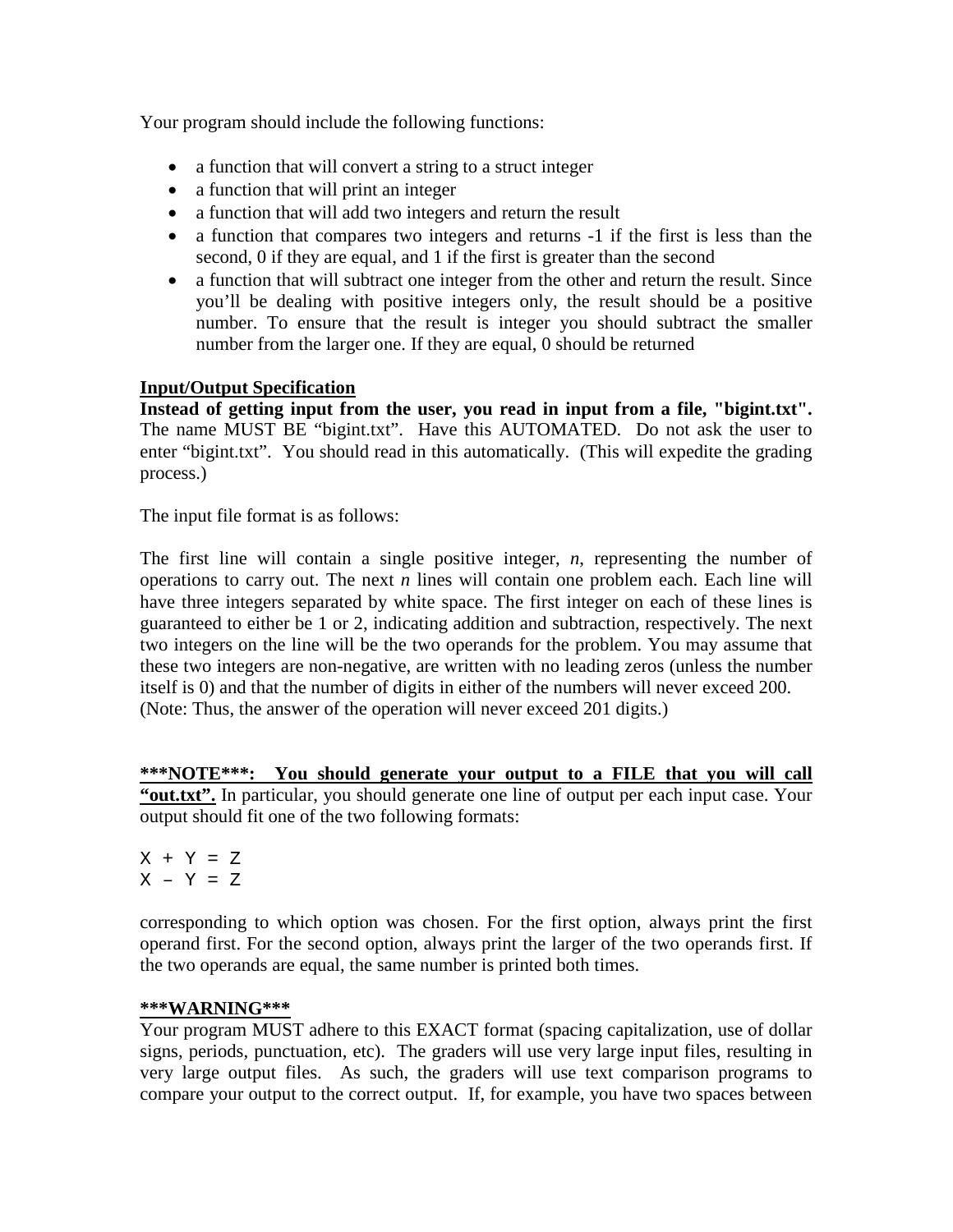in the output when there should be only one space, this will show up as an error even through you may have the program correct. You WILL get points off if this is the case, which is why this is being explained in detail. Minimum deduction will be 10% of the grade, as the graders will be forced to go to text editing of your program in order to give you an accurate grade. So as an example, here is the first format shown above (if the instruction was an addition):

 $X + Y = Z$ 

First we have one of the "integers". Then we have ONE space. Then we have a plus sign. Then we have ONE space. Then we have the second "integer". Then we have ONE space. Then we have the equals sign. Then we have ONE space. Finally, we have the answer with NO spaces afterwards.

Again, your output MUST ADHERE EXACTLY to the line shown above.

## **Implementation Restrictions**

You must use the following struct:

```
struct integer {
     int* digits;
     int size;
}
```
Whenever you store or return a big integer, always make sure not to return it with any leading zeros. Namely, make sure that the value stored in index size-1 is NOT zero. The only exception to this rule is if 0 is being stored. 0 should be stored in an array of size 1.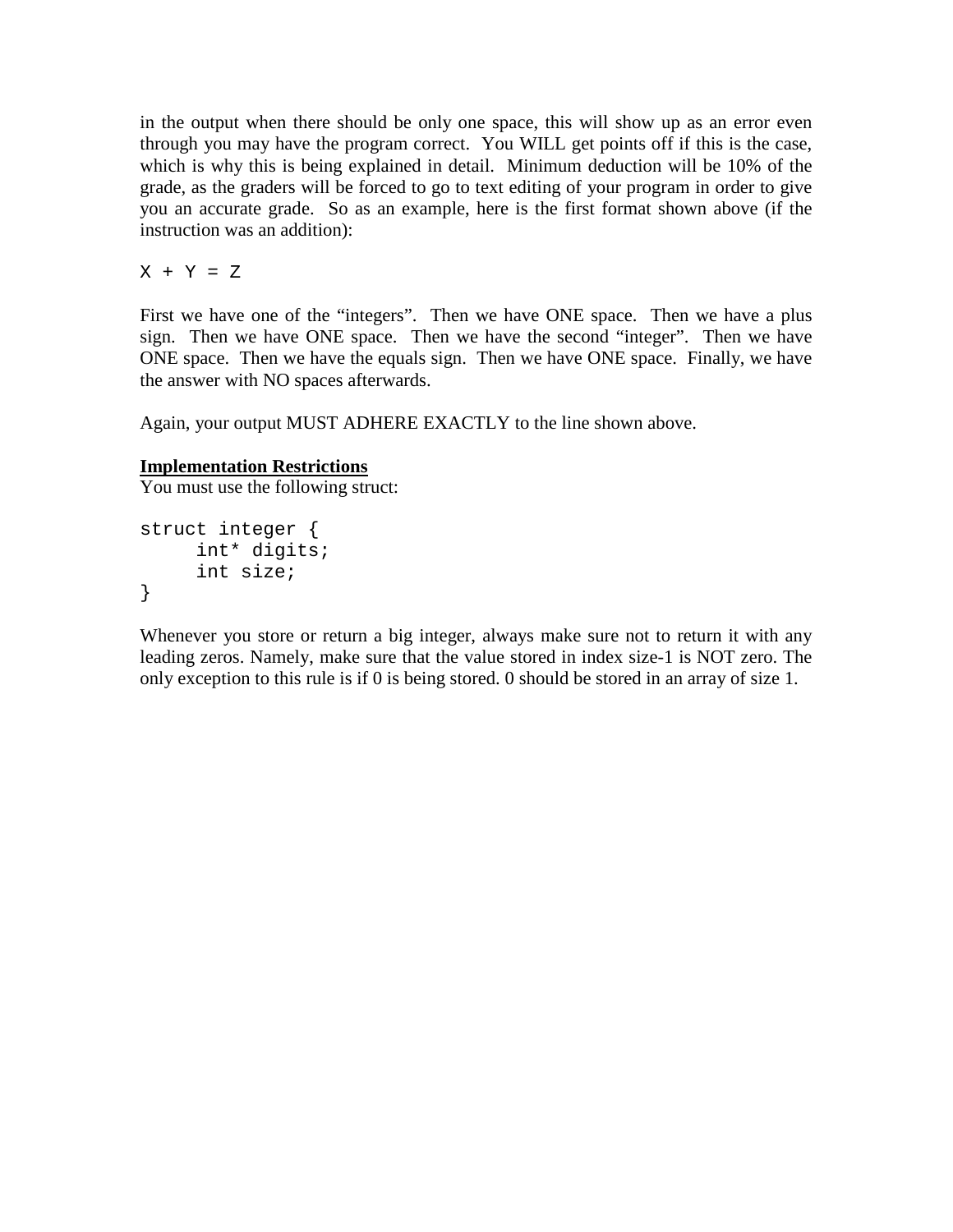Here are the prototypes of the functions for you to write:

```
//Preconditions: the first parameter is string that stores
// only contains digits, doesn't start with
                    0, and is 200 or fewer characters long.
//Postconditions: The function will read the digits of the<br>// large integer character by character,
// large integer character by character,<br>// convert them into integers and return
// convert them into integers and return a 
                 pointer to the appropriate struct integer.
struct integer* convert_integer(char* stringInt);
//Preconditions: p is a pointer to a big integer.
//Postconditions: The big integer pointed to by p is 
// printed out.
void print(struct integer *p);
//Preconditions: p and q are pointers to struct integers.
//Postconditions: A new struct integer is created that<br>// stores the sum of the integers pointe
// stores the sum of the integers pointed to<br>// by p and q and a pointer to it is
// by p and q and a pointer to it is 
                     returned.
struct integer* add(struct integer *p, struct integer *q);
//Preconditions: p and q are pointers to struct integers.
//Postconditions: A new struct integer is created that<br>// stores the absolute value of the
// stores the absolute value of the<br>// difference between the two and a
// difference between the two and a pointer<br>//                 to this is returned.
                     to this is returned.
struct integer* subtract(struct integer *p, struct integer 
*q);
//Preconditions: Both parameters of the function are 
// pointers to struct integer. 
//Postconditions: The function compares the digits of two 
// mumbers and returns:<br>// -1 if the first number is sma
// -1 if the first number is smaller than the second,<br>// 0 if the first number is equal to the second numb
// 0 if the first number is equal to the second number,<br>// 1 if the first number is greater than the second.
      1 if the first number is greater than the second.
int compare(struct integer *p, struct integer *q);
```